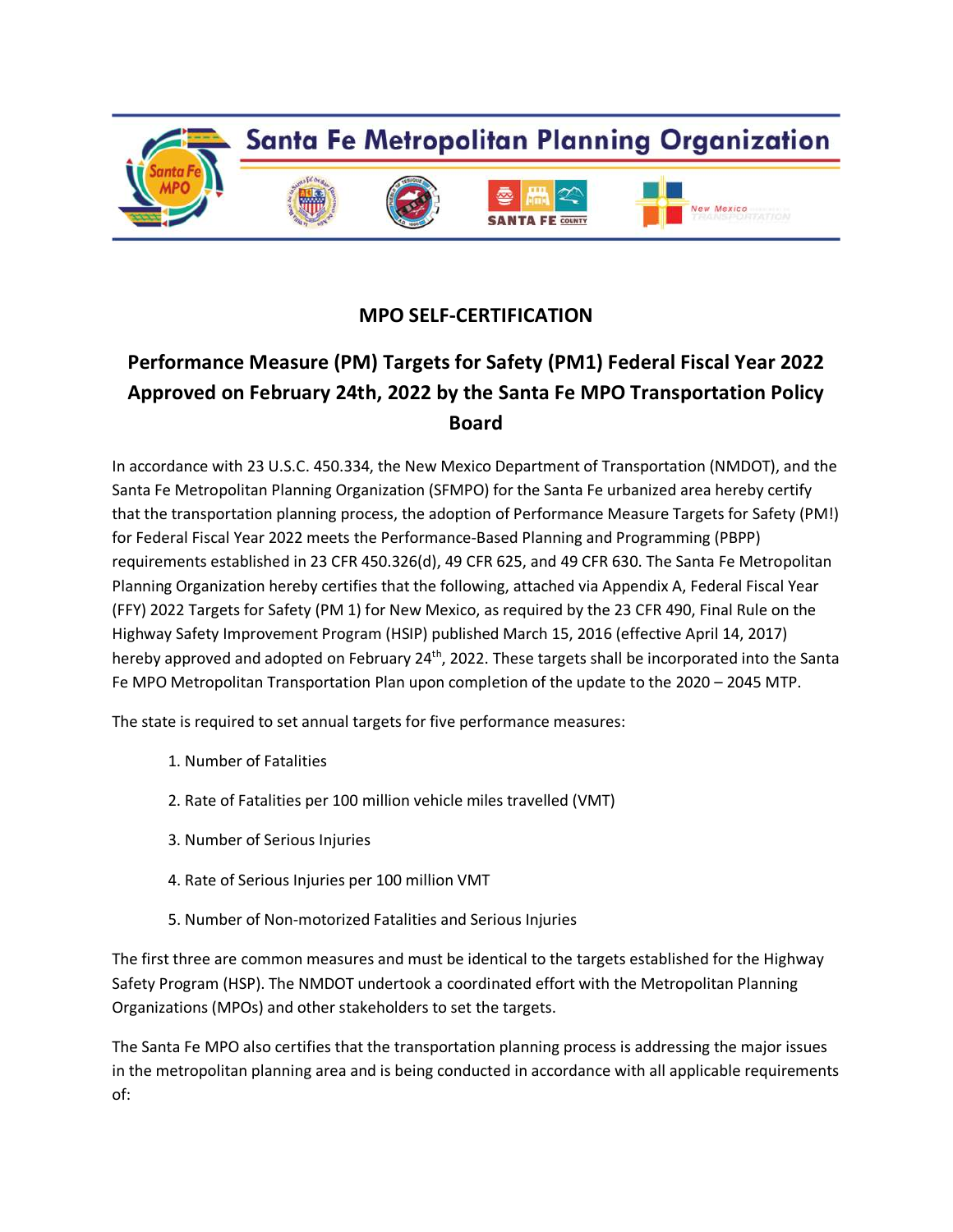- (1) The fiscal constraint required in 23 C.F.R. 450;
- (2) 49 U.S.C. 5323(1), 23 U.S.C. 135, and 23 U.S.C. 450.220;
- (3) Title VI of the Civil Rights Act of 1964 and the Title VI assurance executed by each State under 23 U.S.C. 324 and 29 U.S.C. 794;
- (4) Section 1101{b) of the Transportation Equity Act for the 21st t Century (Pub. L. 105-178) regarding the involvement of Disadvantaged Business Enterprises in FHWA and FTA funded planning projects (Sec. 105{f), Pub. L. 97-424, 96 Stat. 2100; 49 CFR, Subtitle A, Part 26);
- (5) The provisions of the Americans with Disabilities Act of 1990 (Pub. L. 101-336, 104 Stat. 327, as amended) and U. S. DOT implementing regulation;
- (6) The provision of 49 U.S.C. Part 20 regarding restrictions on influencing certain activities; and
- (7) Sections 174 and 176(c) and (d) of the Clean Air Act as amended (42 U.S. C. 7504, 7506(c) and (d). June 12th, 2019

ATTACHMENT A:

*NMDOT FFY 2022 PM 1 Targets Report* – 6/15/21 "Performance Measure (PM) Target Report 2022"

Renee Villal

02/24/22

**Renee Villarreal, Chair MPO TPB Date Construction Construction Case of Date**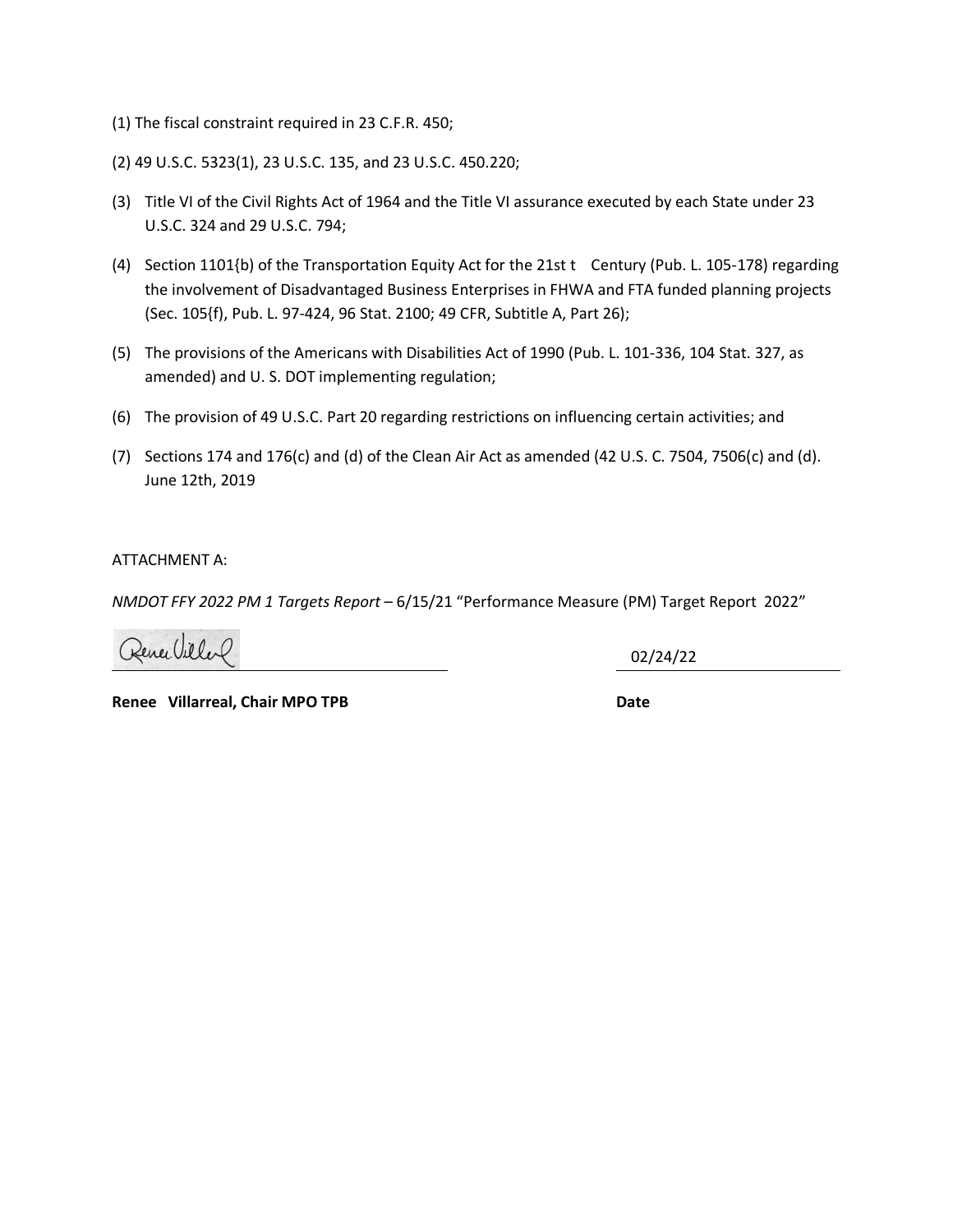### **Memorandum**

- To: Farmington MPO Santa Fe MPO Mesilla Valley MPO Mid‐Region MPO El Paso MPO
- Re: Proposed 2022 Safety Targets
- From: Jason Coffey HSIP Planner Jason.coffey@state.nm.us 505‐469‐7491



Date: 06/15/2021

As presented at the MPO Quarterly 6/15/21, the target charts are included in this document for review. Generally, the projected 5‐year moving average for each measure is the target. However, the 2020 preliminary data shows impact from the COVID‐19 public health travel restrictions and NMDOT's Planning Division is proposing adjusting two of the measures to account for this. In each case where the projected 5‐year moving average is not the proposed 2022 target a justification is provided.

The five performance measures are included as well as the VMT. VMT does not require a target but is included for reference. Please contact me if you have questions or comments regarding the proposed targets.

### **New Mexico Department of Transportation proposed 2022 PM 1 Safety Targets.**



1. Number of total fatalities

Target for 2022: 421.9 Fatalities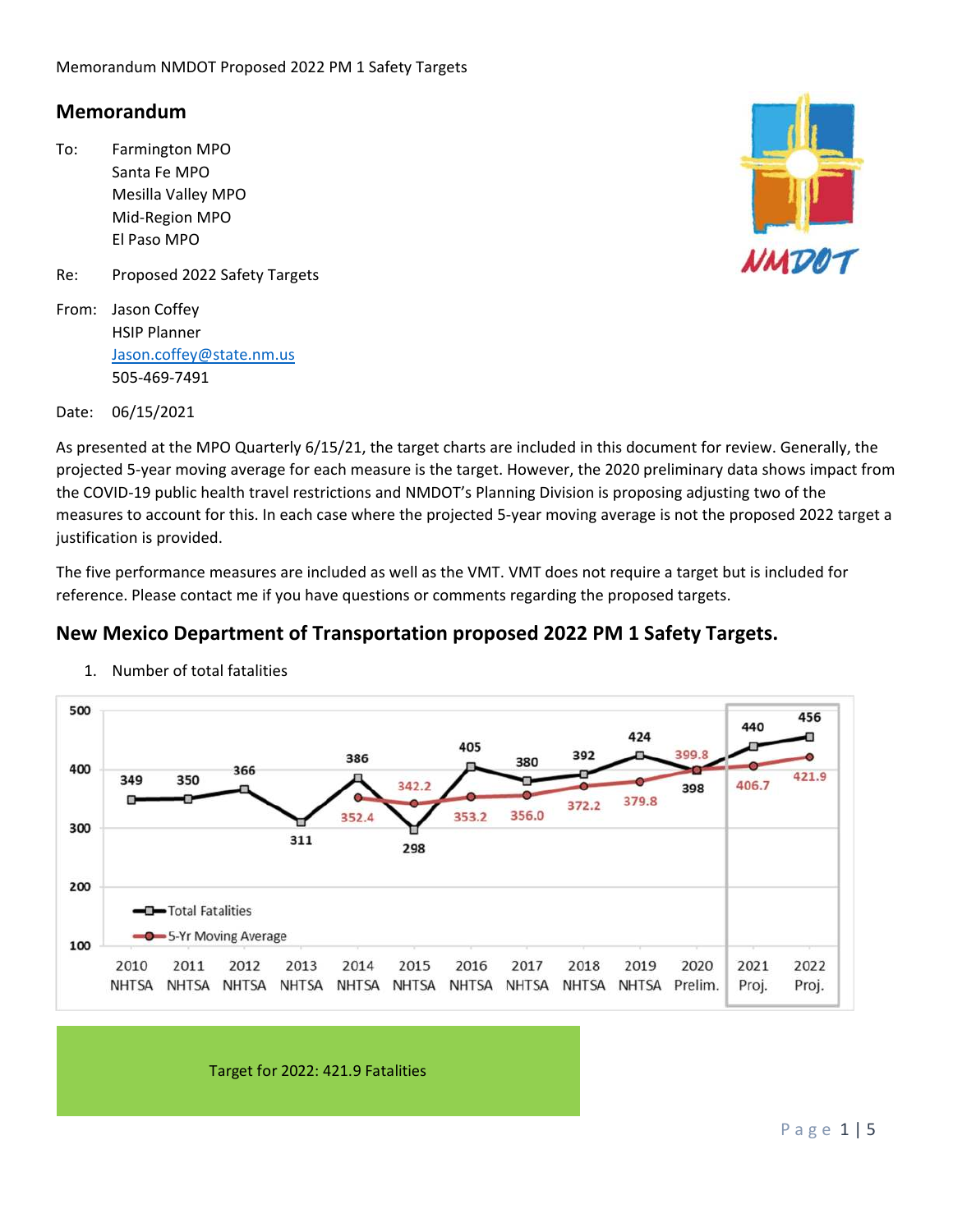

2. Number of total serious injuries

#### Target for 2022: Limit the increase to the targets set in the 2021 PM Targets Report to 1,030.5 A‐Injuries

Justification: Preliminary suspected serious injury numbers show a decrease of roughly 23% from 2019 to 2020. This can partially be attributed to lower VMT in 2020, due to the COVID‐19 pandemic. In order to adjust to these fluctuations, we will use the targets that were set in the summer of 2020, prior to any COVID-19 considerations and impacts.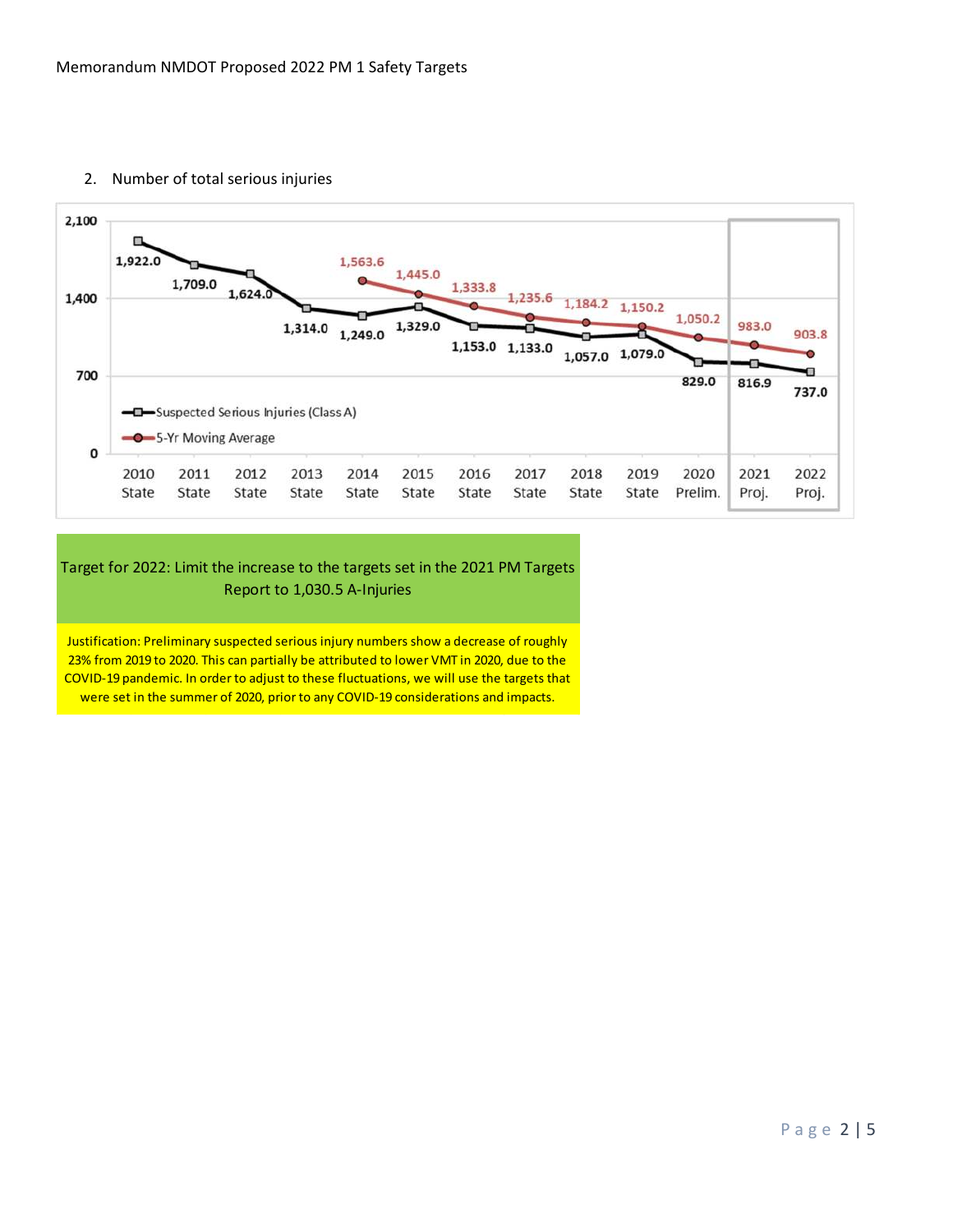3. Fatality rate



Target for 2022: 1.645 Fatalities per HMVMT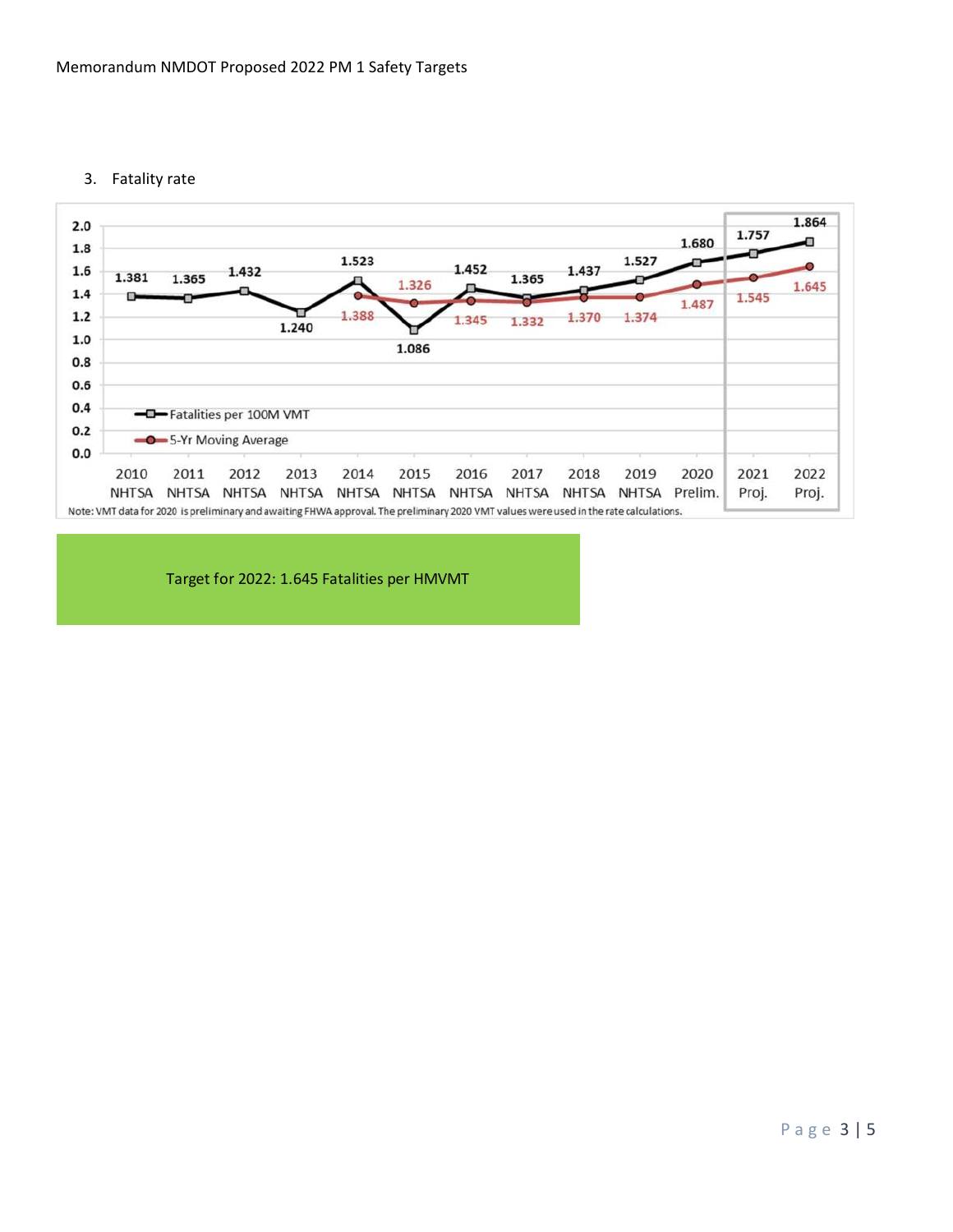4. Serious injury rate



#### Target for 2022: Limit the increase to the targets set in the 2021 PM Targets Report to 3.824 A‐Injuries per HMVMT

Justification: Preliminary VMT numbers show a decrease of roughly 15% from 2019 to 2020. This can partially be attributed to the COVID-19 pandemic. In order to adjust to these fluctuations, we will use the targets that were set in the summer of 2020, prior to any COVID-19 considerations and impacts.